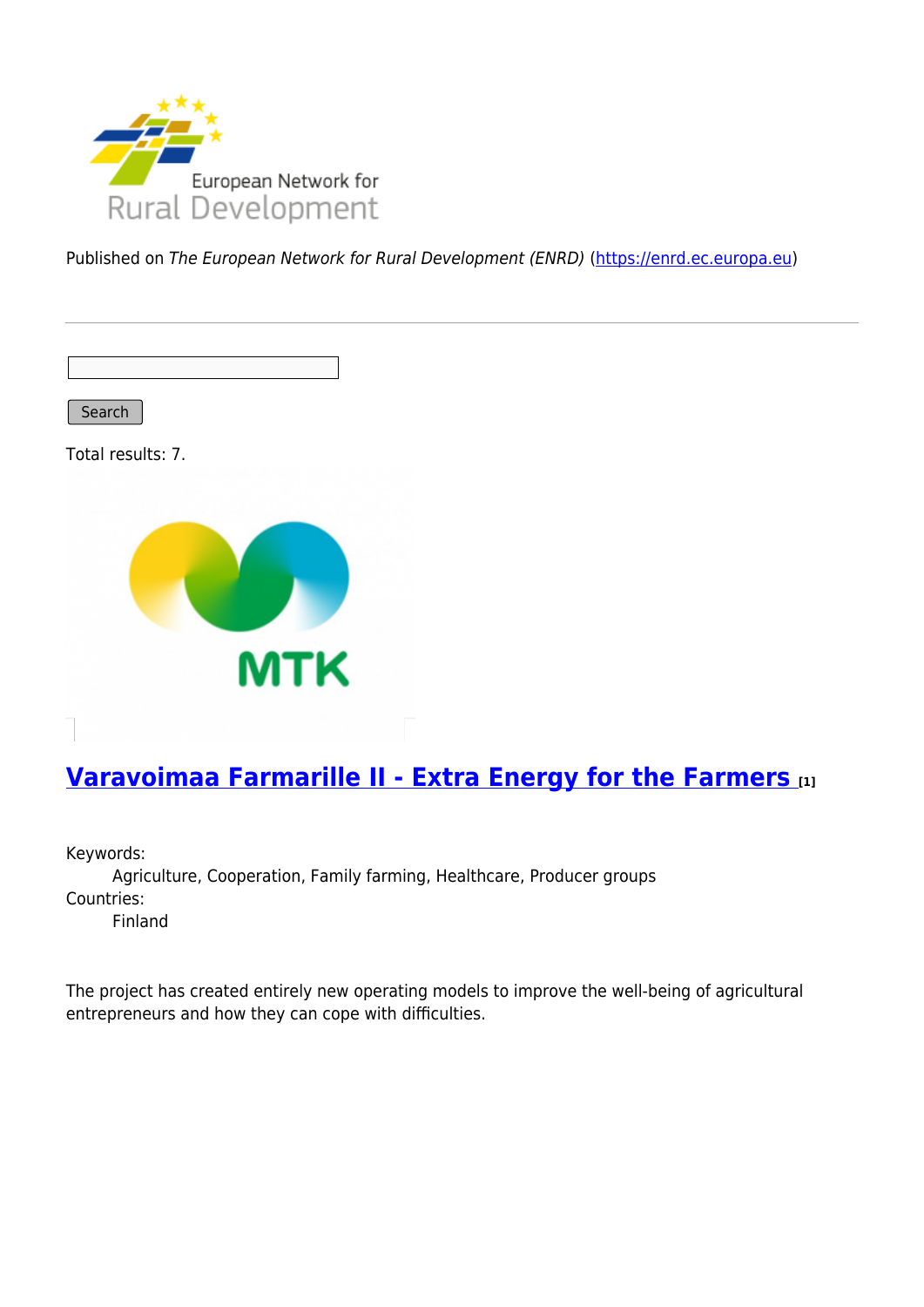

#### **[Improved hygienic and veterinary standards of slaughtering](https://enrd.ec.europa.eu/projects-practice/improved-hygienic-and-veterinary-standards-slaughtering_en) [2]**

Keywords:

Added value, Animal welfare, Competitiveness, Cooperation, Entrepreneurship, Product quality Countries:

Czech Republic

Investing in facilities that respect animal welfare enabled a meat processing company to improve its profitability while responding to society's ethical concerns.



#### **[Kulota - Controlled forest burning](https://enrd.ec.europa.eu/projects-practice/kulota-controlled-forest-burning_en) [3]**

Keywords:

Advisory services, Environmental sustainability, Forestry, Information & promotion activities, Nature conservation, Sustainability

Countries:

Finland

Reintroducing the traditional practice of controlled forest burning, as means to promote biodiversity and create new business opportunities in the forestry sector.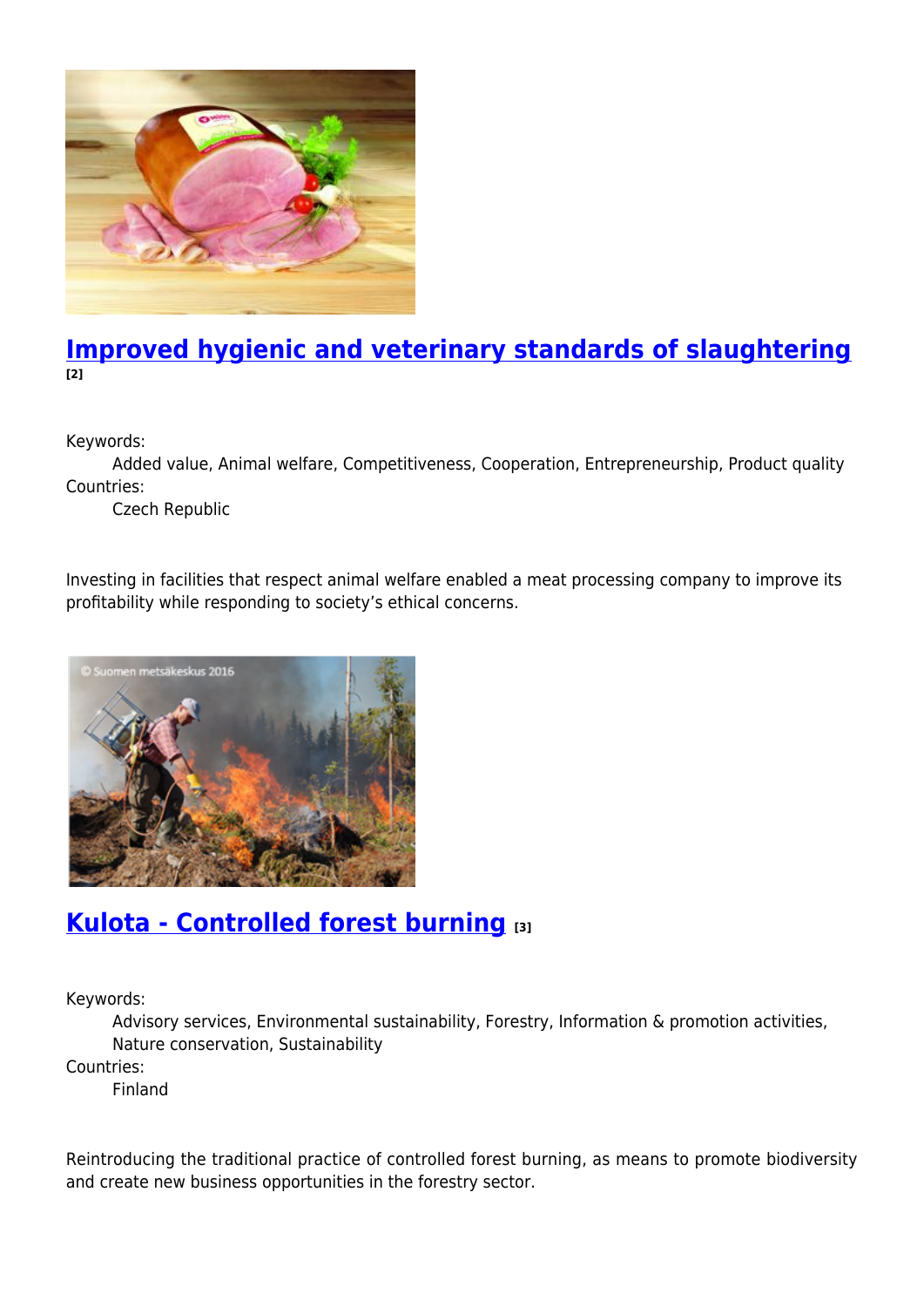

#### **[Risk management tools for agricultural enterprises](https://enrd.ec.europa.eu/projects-practice/risk-management-tools-agricultural-enterprises_en) [4]**

Keywords:

Agriculture, Competitiveness, Entrepreneurship, Risk management Countries:

Czech Republic

A series of seminars to improve the economic performance and viability of agricultural enterprises, by offering information and training on risk management tools.



## **[Kuitua pohjoiseen - High-Speed Broadband Network in the](https://enrd.ec.europa.eu/projects-practice/kuitua-pohjoiseen-high-speed-broadband-network-north_en) [North](https://enrd.ec.europa.eu/projects-practice/kuitua-pohjoiseen-high-speed-broadband-network-north_en) [5]**

Keywords:

Cooperation, Information & Communications Technology (ICT), Rural Inspiration Awards: nominees, Rural services

Countries:

Finland

This project is an example of how villagers can get access to high-speed broadband networks even in remote and sparsely populated rural areas. It is the winning initiative of the 2019 Rural Inspiration Awards in the 'Rural Revitalisation' category.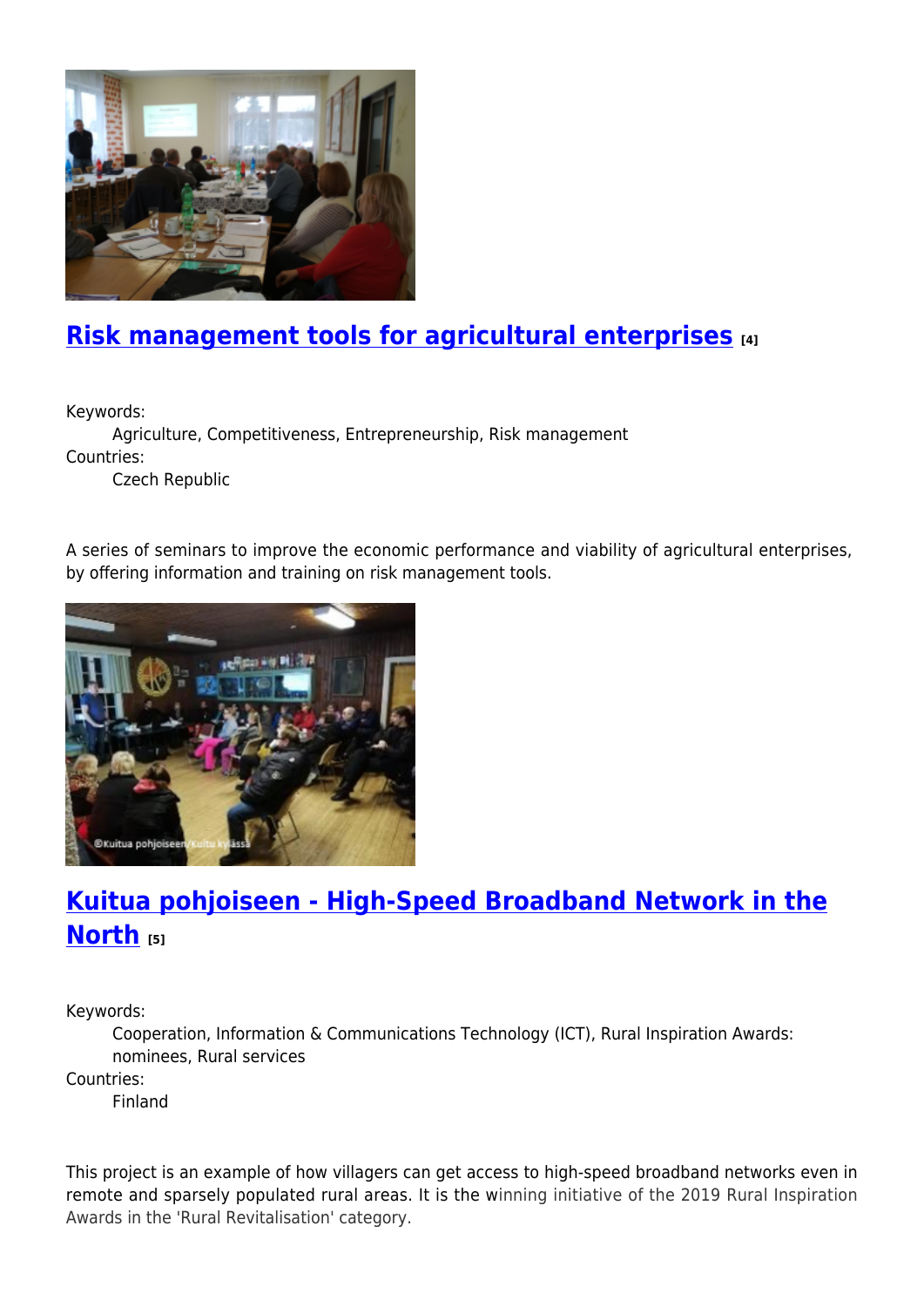

# **[A foresight into the future of the food industry in South](https://enrd.ec.europa.eu/projects-practice/foresight-future-food-industry-south-savo_en) [Savo](https://enrd.ec.europa.eu/projects-practice/foresight-future-food-industry-south-savo_en) [6]**

Keywords:

Agriculture, Cooperation, Food & Drink, Information & promotion activities Countries:

Finland

A project to enhance the competitiveness of agriculture and the food industry, as well as the lowcarbon economy, through the analysis of alternative future scenarios.



## **[GreenCareLab - A support network for nature-based](https://enrd.ec.europa.eu/projects-practice/greencarelab-support-network-nature-based-businesses_en) [businesses](https://enrd.ec.europa.eu/projects-practice/greencarelab-support-network-nature-based-businesses_en) [7]**

Keywords:

Advisory services, Bioeconomy, Cooperation, Rural SMEs, Social inclusion Countries:

Finland

A Finnish NGO used EAFRD funds to develop a network of nature-based service providers and activities to support their development such as study trips and work groups.

#### **Source URL:**

https://enrd.ec.europa.eu/projects-practice/\_en?project\_keywords\_filter=19753&amp%3Bamp%3Bproject\_country=All &amp%3Bamp%3Bfield\_enrd\_prj\_measure\_tid=All&amp%3Bamp%3Bfield\_enrd\_prj\_focus\_area\_tid=All&amp%3Bamp %3Bf%5B0%5D=im\_field\_enrd\_prj\_keywords%3A19741&amp%3Bf%5B0%5D=sm\_enrd\_eu\_countries%3AAustria&f%5